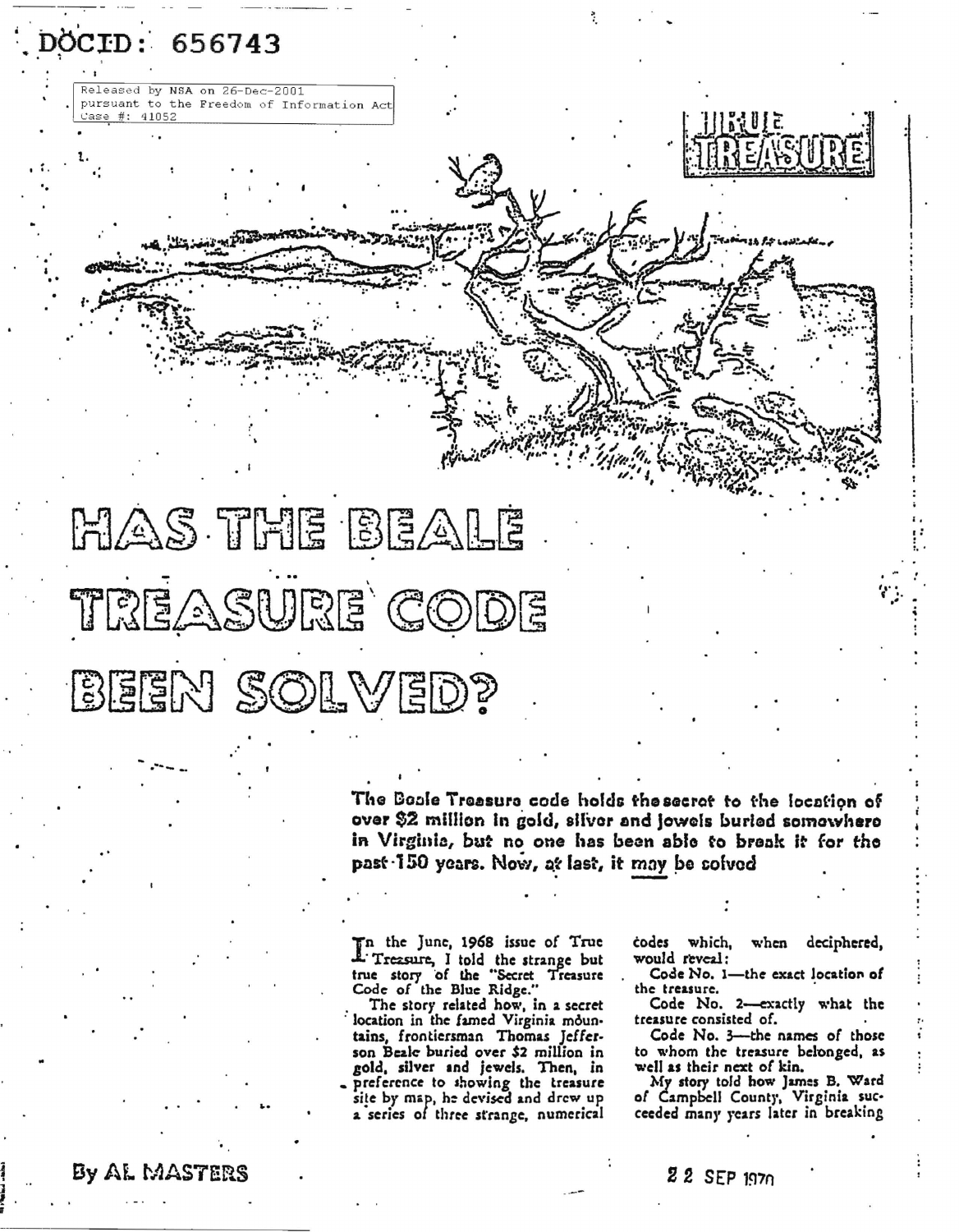

What became of Thomas Jefferson Beale and his band of herdy mountain men, no one knows. But his treasure

### Beale Code continue

definitely think it's there. We have located positively 13 out of 15 landmarks surrounding the treasure, and we have compass directions and mea- $\cdot$ surements to it—that's what makes it so exciting.

"We have two motives in looking for the treasure. First, of course, we want to prove that it does exist. If we can't do that, then we want to prove that it has either been removed or never existed at all."

The members of the group, or team if you want to call them that. prefer not to talk about the methods used in deciphering the code. But who can blame them? With millions possibly at stake, who would want to talk about it? About all they will say is that the code has references and terms related to ancient Spanish lore, and also incorporates part of Code No. 3.

"From this," they say, "we assume the gold was obtained elsewhere than I in the New Mexico mine. Also, we

believe it to be much more valuable, because we think the gold could be. in the form of molded objects, as were found in the old Spanish churches of the time.'

This possibility brings to mind a tantalizing thought: Could it be that<br>Beale and his men vandalized old Spanish missions? The west was tough, rough and rugged in those old days, and so were the characters lured by its call. Western history indicates that very few, if any, of these



., And now we're submerging to search the harbor bettom, and we fully expect. to find the sunken trazeself-styled vagabonds were of Boy Scout type!

The spokesman for the group freely admits that "one small portion" of the code is still undeciphered. "It's just a little part that is<br>puzzling us now," he says, "and<br>when that part is decoded, it could change all we know. So far, each clue leads us on but also tends to change what we have already learned.

Viewed critically, the fact that<br>'one small portion" of the code is still undeciphered means but one thing-that there is still as much chance for someone else to completely break the code as there ever was.

To this possibility, the group says: "We're not worried that someone will locate it before we get there. The only way the gold can be found is by decoding the document. We are convinced the pit holding the treasure is so cunningly devised that to locate it by happenstance is nearly impossible.

They should know, for they have camped in the forest by the Peaks of Otter and tramped over acres of woodland, bringing metal detectors into the picture in an effort to accomplish by mechanical means that which their code-breaking methods -however secret-have so far been unable to accomplish.

A local historian, who lives near-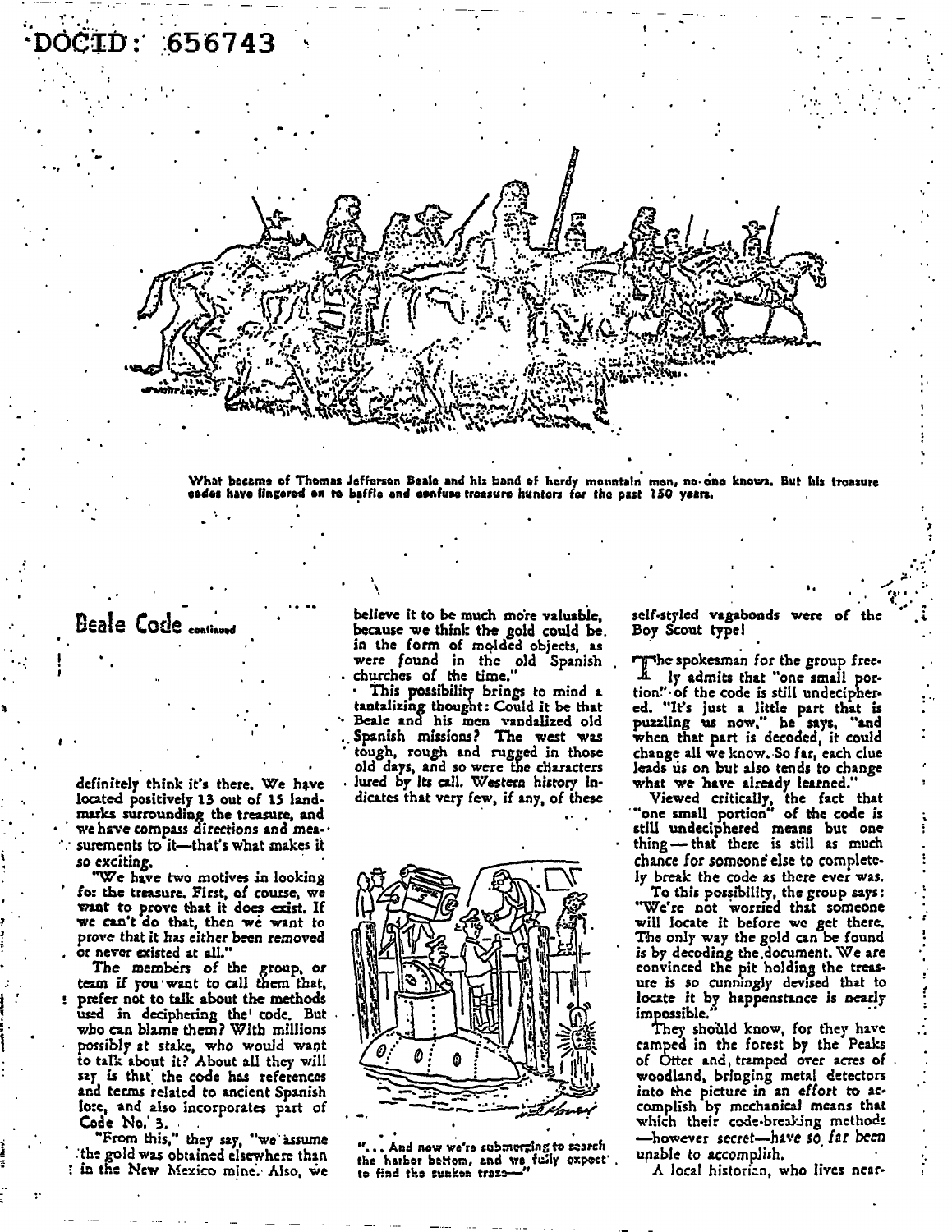656743

Code No. 2, and learned what Beale's  $\cdot$ treasure consists of  $-$  2.921 pounds of gold, 5,100 pounds of silver, and jewels then valued at \$13,000.

Ward broke Code No. 2 by discovering that Beale had used the Declaration of Independence as the key base for that code. Here is how it worked.

First of all, Beale wrote down what Code No. 2 would say, as foi $lows$ :

"I have deposited in the County. of Bedford about four miles from Buford's in an excavation or vault six feet below the surface of the ground the following articles belonging jointly to the parties whose names are given in number three herewith.

The first deposit consisted of ten hundred and fourteen pounds of gold and thirty eight hundred and twelve pounds of silver, deposited November 1819.

"The second was made December 1821 and consisted of nineteen hundred and seven pounds of gold and<br>twelve hundred and eighty' eight pounds of silver, also jewels obtained in St. Louis in exchange to save transportation and valued at thirteen thousand dollars.

"The above is securely packed in iron pots with iron covers. The vault is roughly lined with stones, and the vessels rest on solid stones and are covered with others.

"Paper number one describes the exact locality of the vault so that no difficulty will be had in finding it.

Then Beale chose the Declaration of Independence as his key base and numbered each word in the Declaration, as follows:

 $1 \quad 2 \quad 3$ `4' 6 5

"When, in the course of human  $\mathbf{a}$ 9 10 11 12 events, it becomes necessary for one 14  $15$ 13

people to dissolve," etc.

Note that Code No. 2, above,<br>starts: "I have deposited," etc. First, Beale looked through the Declaration and found a word starting with the letter "i." He choose the 115th word in the Declaration, which is the word "instituted." Since only the

"i." To spell 115, then, meant "have." Beale chose the 73rd word (hold), the 24th word (another), the 818th word (valuable), and the 37th word (equal). Take the first letter of each chosen word and we find: h-a-v-e.

The numerals 73, 24, 818 and 37 thus mean "have."

Although this method of concealment and recovery is much more complicated than a map, Beale felt that it would be much safer and prevent anyone from finding his treasure-and it has, for almost<sup>-</sup> 150 years!

What became of Thomas Jefferson Beale and his gang of mountain men no one knows, but his treasure codes have lingered on, just as confusing, as intriguing-and unsolved-as they ever were.

Tot long after the Beale story appeared in True Treasure, I received information that a group of four unidentified men, by pooling their knowledge, time and resources, had succeeded in breaking the main Beale treasure code-that is. Code No. 1 which tells the exact location of the treasure.

Working practically from scratch,<br>I finally located the spokesman for the group. He has insisted, however, that neither his identity nor that of his cohorts may be revealed. While this desire for "strictly no publicity" must be legally respected, it can be revealed that the spokesman for the group is red-haired, 58 years of age, a free lance writer, a former feature writer for two large newspapers, and that his present post is that of public relations officer for a large insurance company. He is also the author of a fairly successful current book.

A second member of the group is 2 35-year-old New England carpenter.. A third member, also 35, is a New England postal employee. Last, but by no means least, the fourth member of the group is 55 years old and a scholarly cryptographer. He is rated by the other three men as the most important member of the quartet, since "he has broken codes for the government and had been working on this one before we joined forces.'

Is there any chance of the treasure being a myth or a will-o'-thewisp?

The red-haired leader says: "We

 $\sim$  Compared de Stern Ton Hannesin, Thomas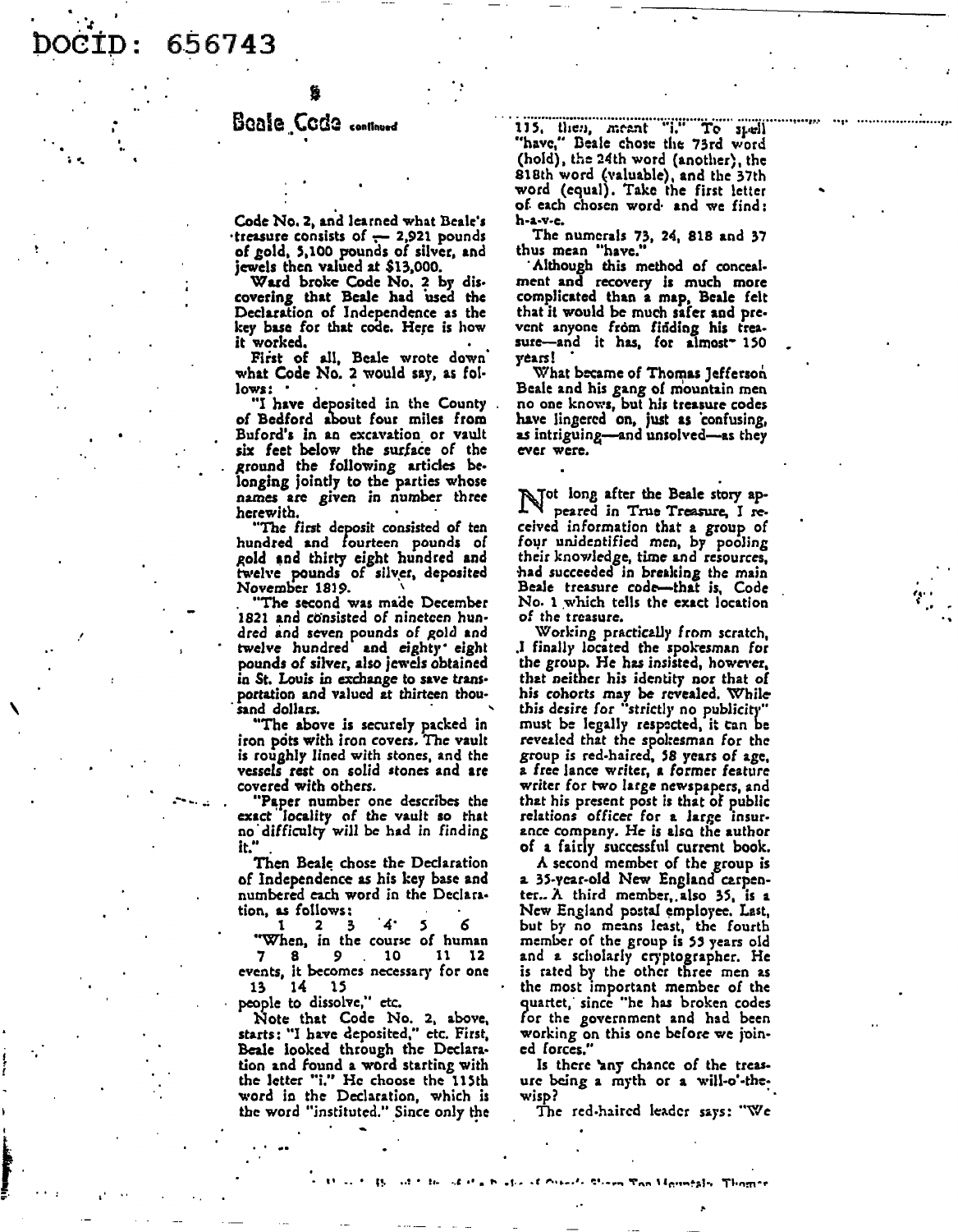## )OCID: 656743

cliotts: "I knew Clayton Hart well (Hart'spent 52 years, until his death in 1949, trying to track down this clusive treasure), and if he looked for this money and didn't find it, chances that others will find it are

"To" assist anyone who might still"" be interested in atterapting to solve the 147-year-old secret of this treasure, we are reprinting Code No. 1-Code No. 3, as requested by many

this is the rifst time sit three codes have appeared simultaneously in one article.

Following is Code No. 1 describing the exact locality of the vault where the treasure is buried:

#### Note: On this and the following two pages are all three of the Beals treasure codes!

This code—which a cryptographic team claims it has partially deciphered --describes the exact locality of the vault where the treesure is buried

CODE NO.

Ğ3 Đ9 דו 139(130?)  $11\sqrt{ }$ Ωß  $13<sub>0</sub>$ 27.  $21.$  $39 \overline{\mathbf{z}}$  $.581$ **6.s**  $.70$  $-62$ -121 - 13  $\mathbf{21}$  $136'$  $170<sup>°</sup>$ Á  $\overline{122}$  $.120$ 680. .86  $\cdot$  2 .18  $55<sup>o</sup>$ S  $10<sub>1</sub>$ G6 840<br>233 -122 -64 49602\* ֿ17 19. 67 · ·667 . 216  $\frac{22}{172}$ 290.080 Ą٥  $0.697$ 4.  $2<sub>3</sub>$  $\mathbf 2$  $\overline{2}$ .17 214.  $11 - 60$ \* or <? (32-aumber is uncericin.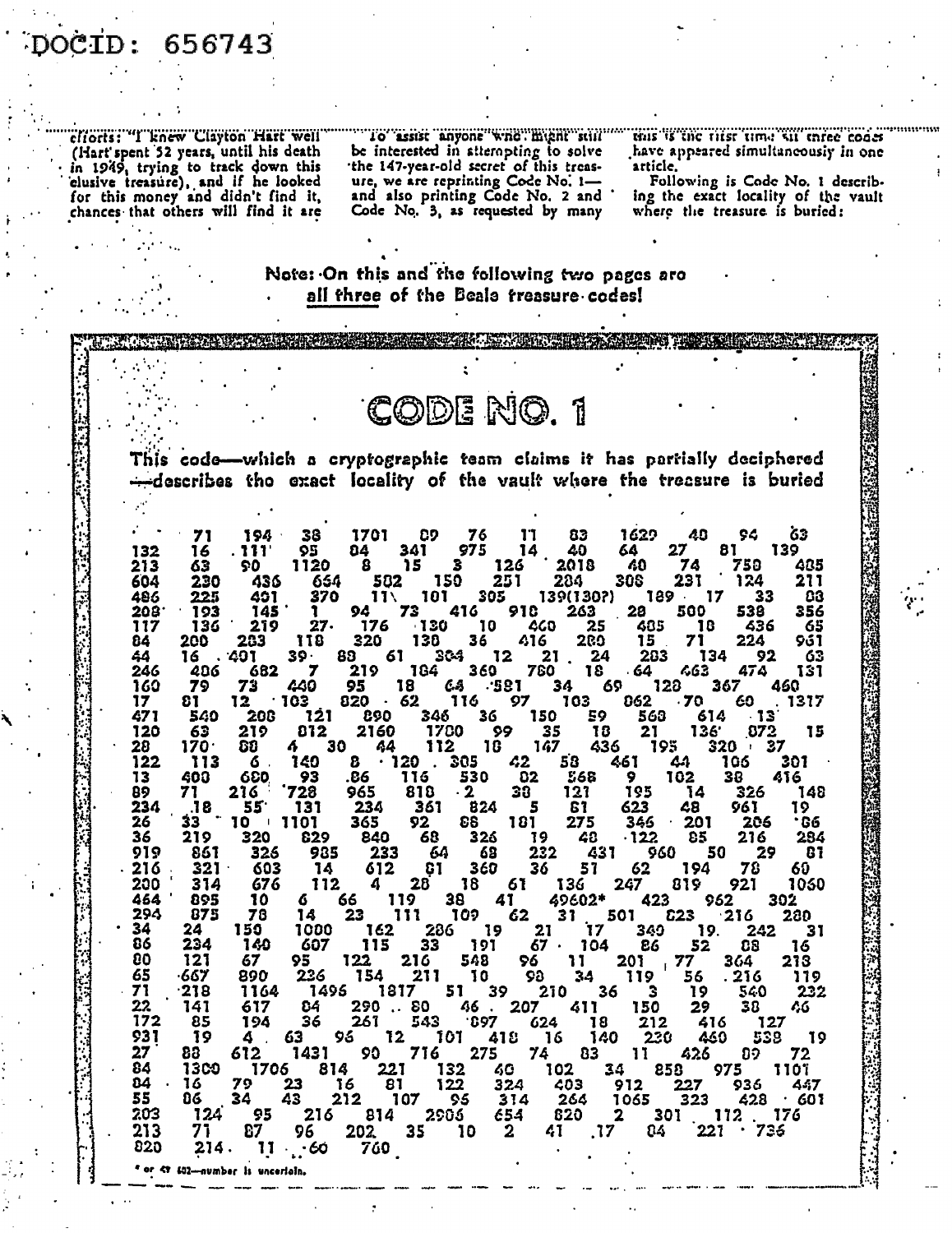$\overrightarrow{D}OCID: 656743$ 

Ş

 $\mathbb{R}^2$ 

|                                                                                                                                                                                                                                  |            |              |                       |                       |                        |                              | CODE NO. 2                   |                        |                            |                         |                    |                     |                                                                         |
|----------------------------------------------------------------------------------------------------------------------------------------------------------------------------------------------------------------------------------|------------|--------------|-----------------------|-----------------------|------------------------|------------------------------|------------------------------|------------------------|----------------------------|-------------------------|--------------------|---------------------|-------------------------------------------------------------------------|
|                                                                                                                                                                                                                                  |            |              |                       |                       |                        |                              |                              |                        |                            |                         |                    |                     | This code, broken by James B. Ward, describes the contents of the vault |
|                                                                                                                                                                                                                                  | 15         | 115<br>140   | 73<br>47              | 24<br>29              | 818<br>107             | 37<br>79                     | 52<br>84                     | 49<br>56               | 17<br>238                  | 31<br>10                | 62<br>26           | 657<br>822          | 22<br>7                                                                 |
|                                                                                                                                                                                                                                  | 195        | 308          | 85                    | 52                    | 159                    | 136                          | 59<br>42                     | 210<br>7               | 36                         | 9<br>$-53$              | 46<br>31           | 316<br>82           | 543<br>77                                                               |
|                                                                                                                                                                                                                                  | 122<br>250 | 106<br>195   | 95<br>56              | 53<br>96              | 58<br>118              | 2<br>71                      | 140                          | 35<br>207              | 122<br>20                  | 353                     | 37                 | 994                 | 65                                                                      |
|                                                                                                                                                                                                                                  | 147<br>78  | 818<br>154   | 24<br>994             | 3<br>122              | 8                      | 12<br>138                    | 47<br>. 43<br>190            | .59<br>16              | 818<br>77                  | 45<br>49                | 316<br>102         | 101<br>57           | 41<br>72<br>34                                                          |
|                                                                                                                                                                                                                                  | 73<br>629  | 85<br>270    | 35<br>219             | 371<br>106            | 59                     | 195<br>388                   | 81<br>287                    | $\cdot$ 92<br>63       | 190<br>3<br>6              | 106<br>190              | 273<br>122         | 60<br>43            | 394<br>233                                                              |
|                                                                                                                                                                                                                                  | 400<br>110 | 106<br>77    | 290<br>อร             | 314<br>196.           | 47<br>46               | 48<br>10                     | 81<br>113                    | 96<br>140              | 26<br>353                  | 115<br>48               | 92<br>120          | 157<br>106          | 190                                                                     |
|                                                                                                                                                                                                                                  | 616<br>158 | 61<br>7.     | 420<br>35             | 822<br>19             | 29<br>301              | 125<br>125                   | 14<br>$-110$                 | 20<br>496              | 37<br>287                  | 105<br>98               | 28<br>117          | 248<br>520          | 16<br>62                                                                |
|                                                                                                                                                                                                                                  | 51<br>18   | 219<br>79    | 37<br>344             | 113<br>34             | 140<br>20              | 818<br>59                    | 138<br>520                   | 549<br>557             | 8<br>107                   | 44<br>612               | 287<br>219         | 388<br>37           | 117<br>66                                                               |
|                                                                                                                                                                                                                                  | 154<br>30  | 41<br>5      | 20<br>38<br>8         | 50<br>14              | -6<br>84               | 584<br>57                    | 122<br>549                   | 154<br>216             | 248<br>115                 | 110<br>71               | 61<br>29           | 52<br>85            | 33<br>63                                                                |
|                                                                                                                                                                                                                                  | 43<br>44   | 131<br>63    | 29<br>195             | 138<br>12             | 47<br>238              | 73<br>112                    | 233<br>з                     | 549<br>49              | 52<br>79                   | 53<br>353               | 79<br>105          | 118<br>56           | 51<br>371                                                               |
|                                                                                                                                                                                                                                  | 566<br>14  | 210<br>204   | 515<br>140            | 125<br>344            |                        | 360<br>26                    | 133<br>822                   | 1/3<br>138             | 101<br>115                 | 15<br>48                | 284<br>73          | 549<br>34           | 252<br>204                                                              |
|                                                                                                                                                                                                                                  | 316        | 616 ۰        | - 63                  | 219                   | 7                      | 52                           | 150                          | 44                     | 52<br>131<br>12            | 16<br>62                | 40<br>115          | 37<br>102           | 157<br>81 B                                                             |
|                                                                                                                                                                                                                                  | 818<br>49  | 37<br>53     | 121<br>135            | - 12<br>138           | 95.<br>30              | 10<br>31                     | 15<br>62                     | 35<br>67.              | 41                         | 85<br>287               | 63                 | 10                  | 106                                                                     |
|                                                                                                                                                                                                                                  | 818<br>50  | 138.<br>37   | 8<br>49               | 113<br>47             | 20<br>64               | 32<br>6<br>7                 | 33<br>71                     | $\cdot$ 37<br>33       | 353<br>43<br>4             | 47                      | 140<br>63          | 47<br>27            | 85<br>609                                                               |
|                                                                                                                                                                                                                                  | 207<br>33  | 229<br>44    | 15<br>22              | 190<br>40             | 246<br>7               | 85<br>3<br>10                | 94<br>822                    | 520                    | $\mathbf{z}$<br>103<br>44  | 270                     | 20<br>496          | 39<br>229           | 7<br>353                                                                |
|                                                                                                                                                                                                                                  | 210<br>287 | 199<br>2     | 31<br>44              | 10<br>33              | 38<br>32               | 140<br>520                   | 297<br>557                   | 61<br>10               | 612<br>6                   | 250                     | 320<br>566         | 302<br>246          | 67 G<br>53                                                              |
|                                                                                                                                                                                                                                  | 37<br>10   | 52<br>15     | 83<br>35              | 47<br>106             | 320<br>159             | 30(39?)<br>113               | 31                           | 33<br>102              | 818<br>405                 | 7<br>229                | 44<br>30<br>549    | 31<br>320           | 250<br>29                                                               |
|                                                                                                                                                                                                                                  | 66<br>549  | 33<br>320    | 101<br>33             | 818<br>8              | 138<br>48              | 301<br>107                   | 316<br>50                    | 353<br>822             | 7                          | 320<br>113<br>2         | 219<br>73          | 37<br>16            | 29<br>52<br>125                                                         |
|                                                                                                                                                                                                                                  | 11<br>19   | 110<br>85    | 67<br>400             | 102<br>38             | 818<br>43              | 33<br>77                     | 59<br>14                     | 81<br>27               | 157<br>47<br>ε             | 38<br>130               | 43<br>63           | 590<br>140          | 138<br>44                                                               |
|                                                                                                                                                                                                                                  | 35<br>25   | 22<br>44     | 176<br>49             | 106<br>7 <sup>1</sup> | 250<br>26              | 46                           | $-216$<br>314<br>110         | 229                    | 2<br>10<br>818             | 7<br>190                | 994<br>34          | 112                 | 20<br>147                                                               |
|                                                                                                                                                                                                                                  | 44<br>63   | 110<br>818   | 121<br>28             | 125<br>42             | 96<br>250              | 41<br>138                    | 51<br>.591                   | 50<br>93               | 140<br>653                 | 56<br>32                | 47<br>107          | 152<br>140          | 549<br>- 112                                                            |
|                                                                                                                                                                                                                                  | 26<br>136  | 85<br>- 102  | 138<br>420            | 549                   | 50<br>150              | <b>20</b><br>112             | 125<br>71                    | 371<br>14              | 38<br>20<br>$\overline{7}$ | 36<br>24                | 10<br><b>18</b>    | 52<br>12            | 110.<br>810                                                             |
| ויות הקרואה המוסיים המוסיים המוסיים המוסיים המוסיים המוסיים המוסיים המוסיים המוסיים המוסיים המוסיים המוסיים המ<br>המוסיים המוסיים המוסיים המוסיים המוסיים המוסיים המוסיים המוסיים המוסיים המוסיים המוסיים המוסיים המוסיים המוסיי | 37<br>84   | 67<br>305    | $^{\prime}110$<br>629 | 62<br>15              | 33<br>$\boldsymbol{2}$ | .21<br>10                    | 95<br>8                      | 219<br>219             | 520<br>106                 | 102<br>353 <sup>2</sup> | 822<br>105         | 30<br>10ó           | C3<br>60                                                                |
|                                                                                                                                                                                                                                  | 242<br>55  | - 72<br>.110 | 8.<br>16 <sub>1</sub> | 50<br>73              | 204<br>33              | 184<br>818                   | 112<br>$150 + 409$           | 125                    | 549<br>400                 | 65<br>50                | 106<br>$\cdot$ 154 | 818<br>285          | 190<br>- 96                                                             |
|                                                                                                                                                                                                                                  | 106<br>34  | 316<br>204   | <b>270</b><br>38      | 16                    | $204 \cdot 101$<br>46  | 47                           | 822<br>85                    | 400 S<br>24            | 44<br>44 15                | 37<br>- 64              | 52<br>73           | .40<br>138          | 240<br>818                                                              |
|                                                                                                                                                                                                                                  | 85<br>106  | 78<br>101    | 110<br>140            | 33<br>15              | 420<br>38              | 515<br>$\mathbf{3}$          | 53<br>$5 -$                  | 37 <sub>2</sub><br>44  | 30 <sub>2</sub><br>7 98    | 22<br>287               | 31                 | 10 110<br>135 150   |                                                                         |
|                                                                                                                                                                                                                                  | 96<br>106  | 33<br>41     | 84 -                  | 125<br>612            | 818                    |                              | $190$ $96$ 520<br>275 30 150 |                        | 118                        | 459                     |                    | $370 + 653$         | 465                                                                     |
|                                                                                                                                                                                                                                  | 207        | 134          | 107<br>$\mathbf{7}$   | 53                    | 12 <sub>2</sub>        | 219<br>47                    | 85                           |                        | 105<br>63 138              | 110 21                  | 49 53              | 287<br>112          | 250<br>140                                                              |
|                                                                                                                                                                                                                                  | 495<br>25  | 496<br>42    | 515<br>$8 - 16$       |                       | 14 73<br>822           | 85<br>125                    | . 584<br>159                 | 994<br>32 <sub>2</sub> | 150<br>204                 | 199<br>612              | 16<br>818          | 42<br>$^{\circ}$ 81 | 4<br>- 95                                                               |
|                                                                                                                                                                                                                                  | 405<br>159 | 41<br>140    | 609<br>84.            | 136<br>440            | $-.14$<br>$-42$        | 20 <sub>2</sub><br><b>16</b> | 822                          | 28 26<br>40            | .353<br>67                 | 302<br>-101             | 102                | 246 8<br>193        | 131<br>138                                                              |
|                                                                                                                                                                                                                                  | 204<br>288 | 51           | 63                    | 240                   | 549                    | 122                          | 8                            | 10 <sub>1</sub>        | 63                         | 140 -<br>$\bullet$ .    | 47                 | 43                  | 140                                                                     |